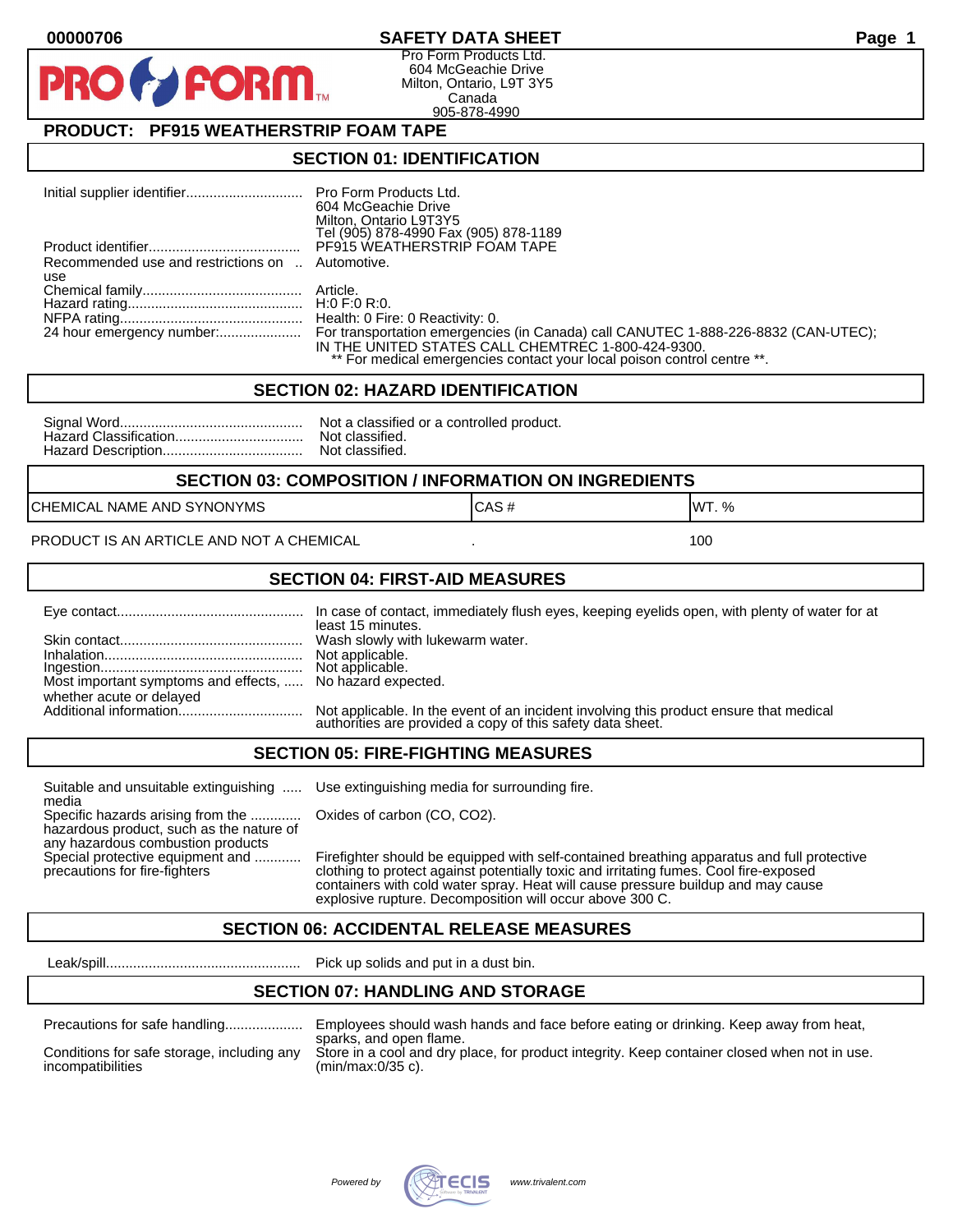**00000706 SAFETY DATA SHEET Page 2**

#### **SECTION 08: EXPOSURE CONTROLS / PERSONAL PROTECTION**

| <b>INGREDIENTS</b>               | TWA | <b>ACGIH TLV</b><br>STEL                                                                                                          | PEL | <b>OSHA PEL</b><br>STEL                                                                                                                                                    | <b>NIOSH</b><br>IREL |
|----------------------------------|-----|-----------------------------------------------------------------------------------------------------------------------------------|-----|----------------------------------------------------------------------------------------------------------------------------------------------------------------------------|----------------------|
|                                  |     | Not applicable.<br>Not applicable.<br>Not applicable.<br>Wear adequate protective clothes.<br>Safety boots per local regulations. |     | Educate and train employees on the safe use and handling of the product. Employees<br>should wash their hands and face before eating, drinking, or using tobacco products. |                      |
| Appropriate engineering controls |     | General ventilation.                                                                                                              |     |                                                                                                                                                                            |                      |

### **SECTION 09: PHYSICAL AND CHEMICAL PROPERTIES**

|                                                | Tape.                                                             |
|------------------------------------------------|-------------------------------------------------------------------|
|                                                | Various colours. (Prolonged storage may lead to discolouration.). |
|                                                | Slight.                                                           |
|                                                | Not applicable.                                                   |
| Vapour pressure (mm Hg)                        | Not applicable.                                                   |
|                                                | Not applicable.                                                   |
|                                                | Not applicable.                                                   |
| Relative Density (Specific Gravity)            | No data.                                                          |
| Melting / Freezing point (deg C)               | Not applicable.                                                   |
|                                                | Insoluble.                                                        |
| Initial boiling point / boiling range (deg C). | Not applicable.                                                   |
|                                                | Not applicable.                                                   |
| Flash point (deg C), method                    | Not applicable.                                                   |
| Auto ignition temperature (deg C)              | Not applicable.                                                   |
| Upper flammable limit (% vol)                  | Not applicable.                                                   |
| Lower flammable limit (% vol)                  | No Data.                                                          |
| Partition coefficient - n-octanol/water        | No data.                                                          |
|                                                | No data.                                                          |
|                                                | No data.                                                          |

### **SECTION 10: STABILITY AND REACTIVITY**

| Conditions to avoid, including static  Keep away from heat.<br>discharge, shock or vibration<br>Hazardous decomposition products Oxides of carbon (CO,CO2). | Stable at normal temperatures and pressures.<br>Avoid heat, sparks and flames.<br>Possibility of hazardous reactions Will not occur under normal temperature and pressure. |
|-------------------------------------------------------------------------------------------------------------------------------------------------------------|----------------------------------------------------------------------------------------------------------------------------------------------------------------------------|
|                                                                                                                                                             |                                                                                                                                                                            |

## **SECTION 11: TOXICOLOGICAL INFORMATION**

| <b>INGREDIENTS</b>          |                                                                         | ILC50                                                                                   | ILD50 |
|-----------------------------|-------------------------------------------------------------------------|-----------------------------------------------------------------------------------------|-------|
| Effects of chronic exposure | Not expected to pose any hazards.<br>Not applicable.<br>Not applicable. | occupational hygiene adhered to, risks are improbable. May cause mechanical irritation. |       |

### **SECTION 12: ECOLOGICAL INFORMATION**

Persistence and degradability................... Not available.

## **SECTION 13: DISPOSAL CONSIDERATIONS**

and methods of disposal, including any contaminated packaging

Information on safe handling for disposal . Dispose of waste in accordance with all applicable Federal, Provincial/State and local